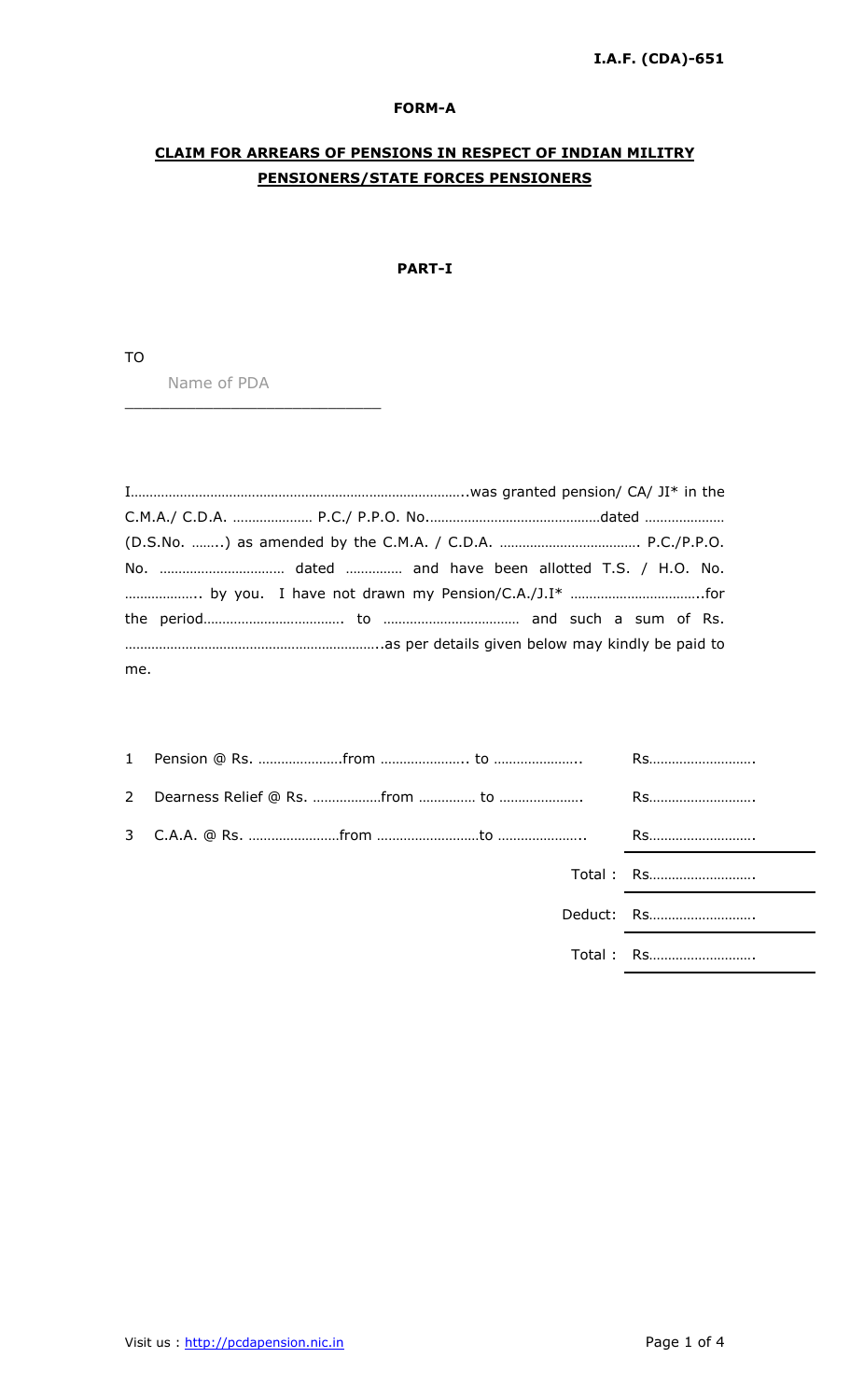I could not draw my pension/C.A./J.I.\* earlier for reasons given below:

During the aforesaid period, I was neither convicted of any criminal or political offence nor was in receipt of any other pension. I was also not re-employed under the Government in any capacity (civil or Military), local bodies like municipalities and District Board during this period † except from……………….to ……………….I.A.F-397 in respect for which is enclosed.

‡ I also declare that I have/ have not re-married / married the real brother (born of same parents) of my late husband and am living communal life with and / or contributing towards the support of other eligible members of the family.

¶ I was also not kept in any Government Institution during the period for which C.A.A. has been claimed.

#### Yours faithfully,

……….………………..………………………………………………… Signature of thumb impression of the pensioner

\*The portion not applicable should be scored out.

- † The portion "except from ………………….. enclosed" should be scored out if the pensioner has not been re-employed at all under the Government.
- ‡ To be scored out if the pensioner is not a female. In the case of female pensioner, the portion in the certificates which is not applicable to her should be scored out.

¶To be scored out if the pensioner has not been granted C.A.A.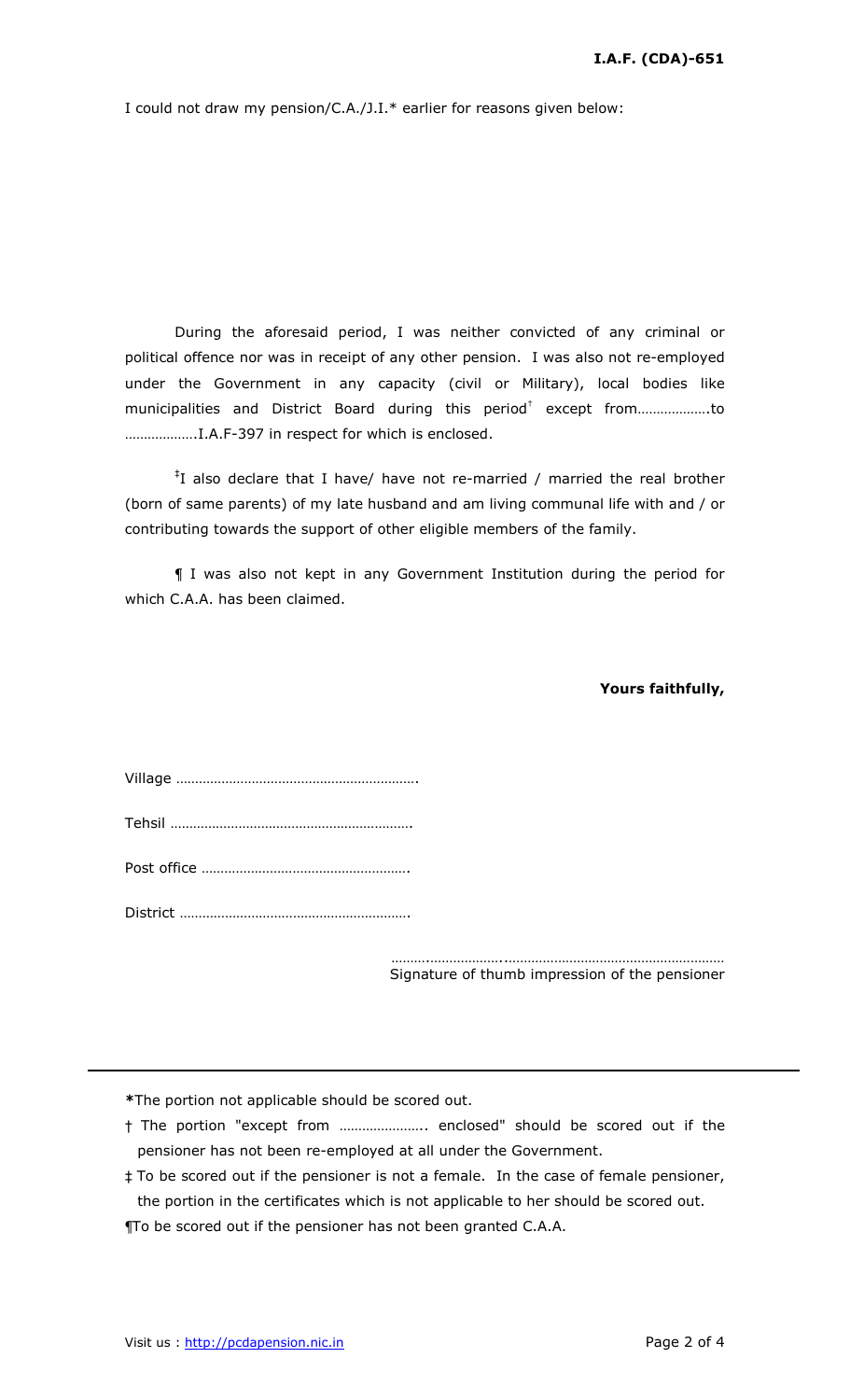# PART-II

We certify that the claimant is known to us and he/she is the same person who was granted pension/C.A./J.I. \* as per details given by him/her. We certify that to the best of our knowledge and belief, the statements made by him/her above are correct.